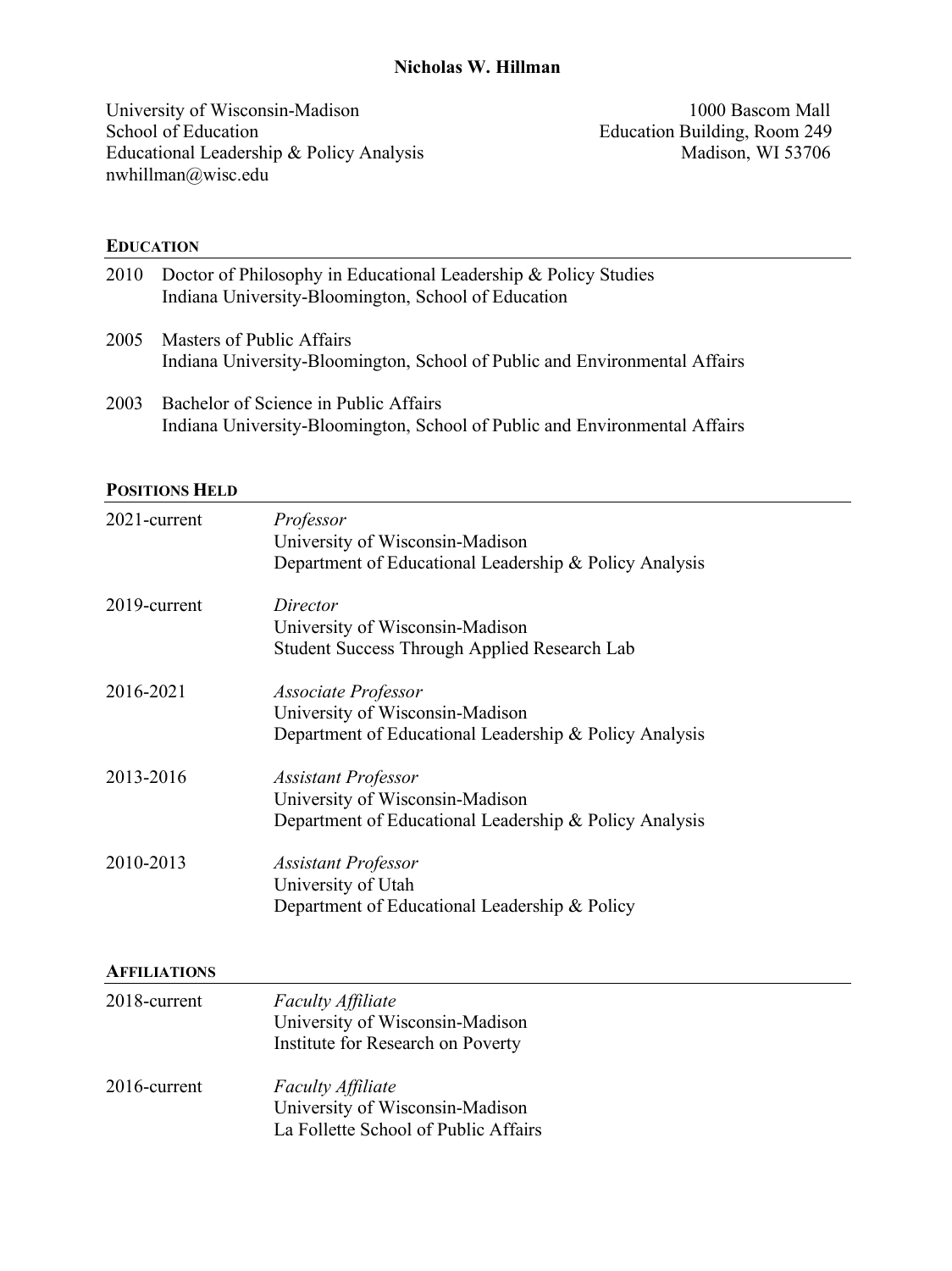| 2016-current | <b>Faculty Affiliate</b>        |
|--------------|---------------------------------|
|              | University of Wisconsin-Madison |
|              | Center for Financial Security   |

## **SELECT PUBLICATIONS**

*Books and edited volumes:* 

- 4. Hillman, N. & Orfield, G. (*in press*). Civil Rights and Federal Higher Education. Cambridge, MA: Harvard Education Press.
- 3. Orfield, G. & Hillman, N. (2018). Accountability and Opportunity in Higher Education: The Civil Rights Dimension. Cambridge, MA: Harvard Education Press.
- 2. Perna, L. & Hillman, N. (2017). Understanding Student Debt: Who Borrows, the Consequences of Borrowing, and the Implications for Federal Policy. Annals of the American Academy of Political and Social Science. Philadelphia, PA: Sage.
- 1. Hillman, N.; Tandberg, D. & Sponsler, B. (2015). Public Policy and Higher Education: Strategies for Framing a Research Agenda. *ASHE Higher Education Report*. Malden, MA: Wiley Publications.
- *Scholarly papers, book chapters, and encyclopedia entries:*
- 39. Hillman, N. & Peek, A. (*in press*). Higher Education Finance. In M. Bastedo, P. Gumport, & P. Altbach (Eds.) *American Higher Education in the 21st Century (5th Edition)*, Johns Hopkins University Press: Baltimore, MD.
- 38. Hillman, N.; Colston, J.; Bach-Hanson, J.; & Peek, A. (*in press*). *The Geography of Public Broad-Access Universities*. In G. Crisp, K. McClure, & C. Orphan (Eds.) Unlocking Opportunity: Broadly Accessible Four-Year Colleges and Universities.
- 37. Hillman, N. (*in press*). Public Policy in Higher Education: Agendas, Solutions, and Impacts on Student Success. In N. Bowman (Ed.). *How College Students Succeed*. Sterling, VA: Stylus Publishing.
- 36. Furquim, F.; Corral, D.; & Hillman, N. (2019). A primer for interpreting and designing difference-in-differences studies in higher education research. In L. Perna (Ed.) *Higher Education: Handbook of Theory and Research.* Vol. 35. Dordrecht, Netherlands: Springer*.*
- 35. Hillman, N. & Boland, W. (2019). Geography and college choice. In M. Gasman & A. Samayoa (Eds.) *Contemporary Issues in Higher Education.* New York, NY: Routledge.
- 34. Hillman, N. & Kindschy, A. (2018). The finance conundrum for higher education. In K. Webber (Ed.). *Building Capacity in Institutional Research and Decision Support in Higher Education*. Dordrecht, Netherlands: Springer.
- 33. Bell, E.; Fryar, A.; & Hillman, N. (2018). When intuition misfires: A meta-analysis of research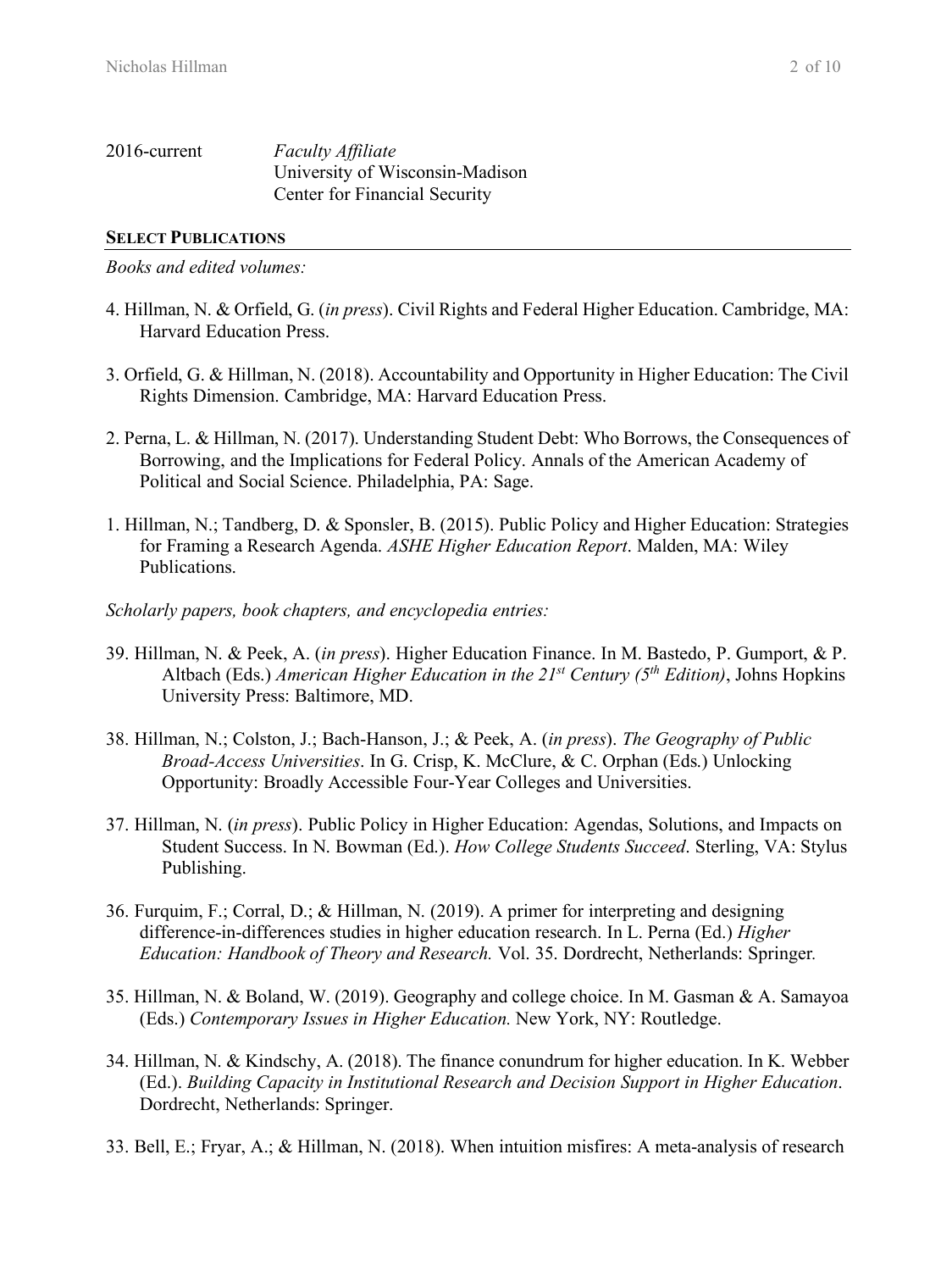on performance based funding in higher education. In E. Hazelkorn, H. Coates & A. McCormick (Eds.) *Research Handbook on Quality, Performance and Accountability.* London, England: Edward Elgar.

- 32. Hillman, N. (2018). Differential impacts of college ratings: the case of education deserts. In G. Orfield & N. Hillman (Eds.). *Accountability and Opportunity in Higher Education: The Civil Rights Dimension.* Cambridge, MA: Harvard Education Press.
- 31. Hillman, N. & Crespin-Trujillo, V. (2018). State accountability policies: Can performance funding be equitable? In G. Orfield & N. Hillman (Eds.). *Accountability and Opportunity in Higher Education: The Civil Rights Dimension.* Cambridge, MA: Harvard Education Press.
- 30. Hillman, N. & Crespin-Trujillo, V. (2017). Access and affordability in independent higher education. In C. Morphew & J. Braxton (Eds.) *The Challenge of Independent Colleges: Moving Research Into Practice*. Baltimore, MD: Johns Hopkins University Press.
- 29. Hillman, N. & Orosz, K. (2017). Connecting Student Loan Research and Federal Policy. *Annals of the American Academy of Political and Social Science.*
- 28. Hillman (2017). Geospatial analysis in higher education research. In M. Paulsen (Ed.) *Higher Education: Handbook of Theory and Research.* Dordrecht, Netherlands: Springer*.*
- 27. Hillman, N.; Fryar, A.; & Crespin-Trujillo, V. (2017). Evaluating the impact of performance funding in Ohio and Tennessee. *American Educational Research Journal*. 55(1), 144-170.
- 26. Hillman, N. & Corral, D. (2017). The equity implications of paying for performance in higher education. *American Behavioral Scientist.* 61(14), 1757-1772.
- 25. Hillman, N. (2016). Geography of college opportunity: the case of education deserts. *American Educational Research Journal.* 53(4), 987-1021.
- 24. Hillman, N.; Tandberg, D.; Fryar, A. (2015). Evaluating the impacts of 'new' performance funding in higher education. *Educational Evaluation and Policy Analysis*. 37(4), 501-519.
- 23. Hillman, N.; Gast, M.; & George-Jackson, C. (2015). When to begin? Socioeconomic and racial/ethnic differences in financial planning, preparing, and saving for college. *Teacher's College Record*. 117(8), 1-28.
- 22. Hillman, N. (2015). Borrowing and repaying federal student loans. *Journal of Student Financial Aid*. 45(3), 35-48.
- 21. Hillman, N. (2015). Cohort default rates: predicting the probability of federal sanctions. *Educational Policy*. 29(4), 559-582.
- 20. Jaquette, O. & Hillman, N. (2015). Paying for default: change over time in the share of federal financial aid sent to institutions with high student loan default rates. *Journal of Student Financial Aid, 45(1), 3-24.*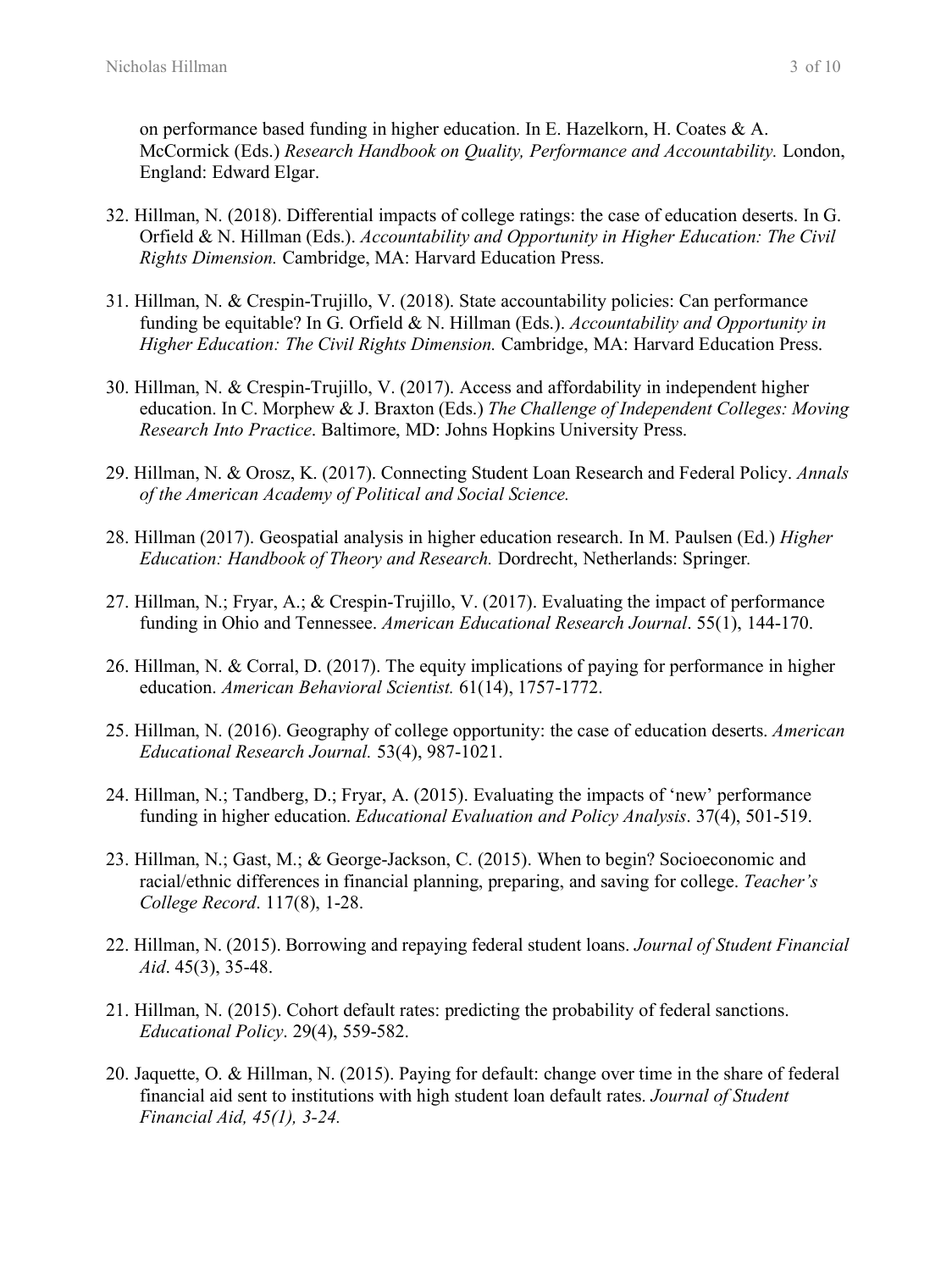- 19. Tandberg, D.; Hillman, N.; & Barakat, M. (2014). State higher education performance funding for community colleges: diverse effects and policy implications. *Teacher's College Record*, 116(12).
- 18. Hillman, N.; Tandberg, D.; & Gross, J. (2014). Performance funding in higher education: do financial incentives impact college completions? *Journal of Higher Education*, 85(6), 826-857.
- 17. Hillman, N.; Tandberg, D.; & Gross, J. (2014). Market-based education: does Colorado's voucher model improve higher education access and efficiency? *Research in Higher Education*. 55(6), 601-625.
- 16. McLendon, M.; Tandberg, D.; & Hillman, N. (2014). Financing college opportunity: an analysis of factors influencing state spending on student aid and campus appropriations from 1990-2010. *The Annals of the American Academy of Political and Social Science*. 65 (1), 143-162.
- 15. Tandberg, D. & Hillman, N. (2014). State higher education performance funding: data, outcomes and policy implications. *Journal of Education Finance*. 39(3), 222-243.
- 14. Hillman, N. (2014). College on credit: a multi-level analysis of student loan default. *Review of Higher Education*. 37(2), 169-195.
- 13. Hillman, N. (2014). *College Savings Plan Mechanisms*. Encyclopedia of Education Economics and Finance. D. Brewer & L. Picus (Eds.). Thousand Oaks, CA: SAGE Publications.
- 12. Hillman, N. (2014). *Stafford Loans/Guaranteed Student Loans*. Encyclopedia of Education Economics and Finance. D. Brewer & L. Picus (Eds.). Thousand Oaks, CA: SAGE Publications.
- 11. Hillman, N. (2014). *Reforming repayment: using income-related loans to reduce default*. In Reinventing Financial Aid: Charting a New Course to College Affordability*.* Cambridge, MA: Harvard Education Press.
- 10. Hillman, N. (2013). Economic diversity in elite higher education: do no-loan programs impact Pell enrollments? *Journal of Higher Education*. 84(6), 806-833.
- 9. Hillman, N. & Orians, E. (2013). Community colleges and labor market conditions: how does enrollment demand change relative to local labor market conditions? *Research in Higher Education*, 54(7), pp. 765-780.
- 8. Hillman, N. & Orians, E (2013). The role of financial aid in meeting state college completion goals. *Education Finance and Policy*, 8(3), pp. 349-363.
- 7. Toutkoushian, R. & Hillman, N. (2012). The impact of state appropriations and grants on access to higher education and outmigration. *Review of Higher Education*, 36(1), pp. 51-90.
- 6. Cruce, T. & Hillman, N. (2012). Preparing for the Silver Tsunami: the demand for higher education among older adults. *Research in Higher Education*. 53(6), pp. 593-613.
- 5. Hillman, N. (2012). Tuition discounting for revenue management. *Research in Higher Education*.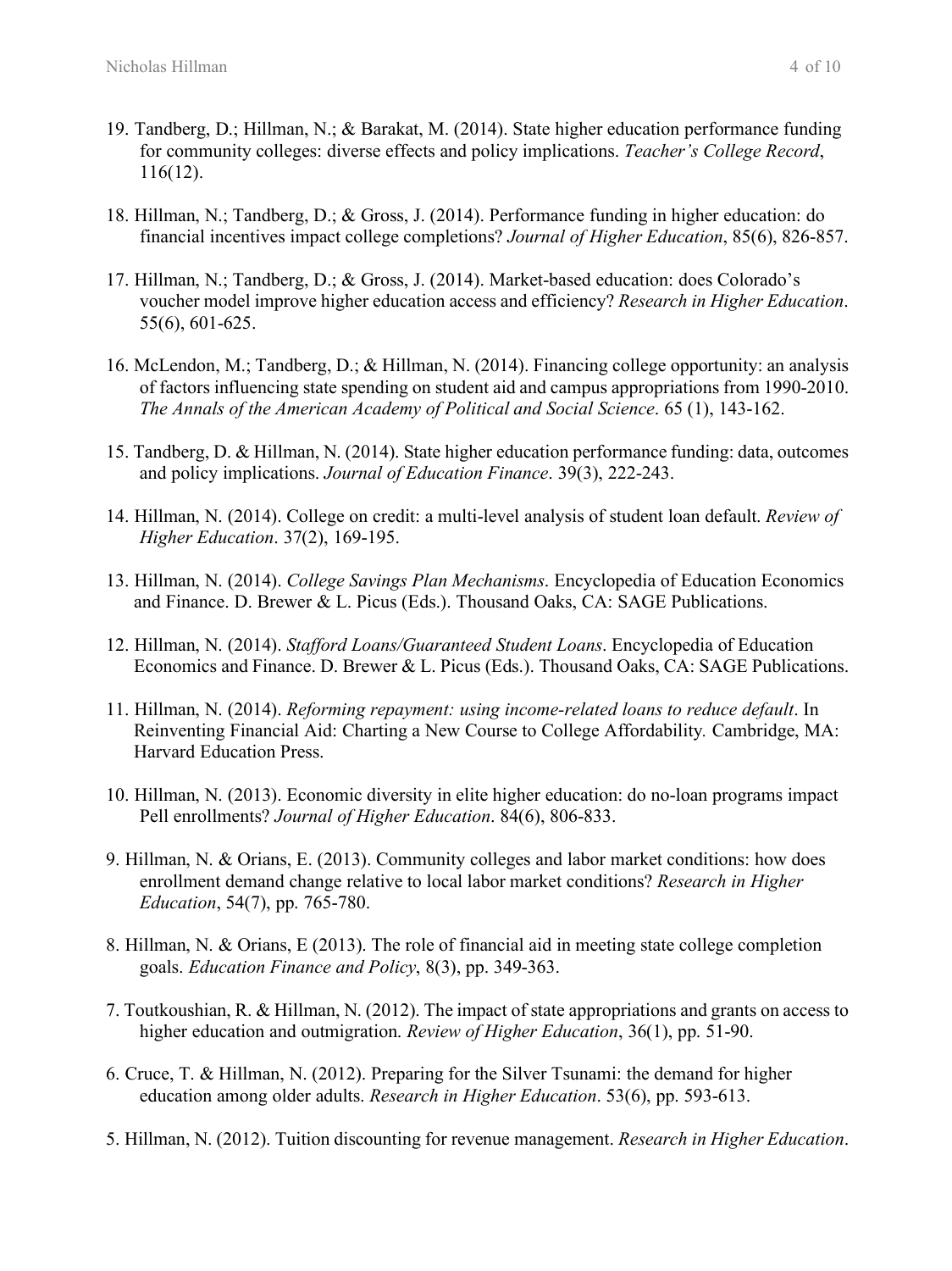53(1), pp. 263-281.

- 4. Hillman, N. (2011). The ethical dimensions of student financial aid. *Tertiary Education and Management*. 17(1), pp. 1-16.
- 3. Hillman, N. (2010). Who benefits from tuition discounts at public universities? *Journal of Student Financial Aid*, 40(1), pp. 17-30.
- 2. Gross, J., Cekic, O., Hossler, D., & Hillman, N. (2009). What matters in student loan default: a review of the research literature. *Journal of Student Financial Aid*, 39(1), pp. 19-29.
- 1. Hillman, N., Lum, T., & Hossler, D. (2008). Understanding Indiana's reverse transfer students: a case study in institutional research. *Community College Journal of Research and Practice*, 32(2), pp. 113-134.

### *Working papers:*

1. Carlson, D.; Elwert, F.; Hillman, N.; Schmidt, A.; Wolfe, B. (2019). The effects of financial aid grant offers on postsecondary educational outcomes: New experimental evidence from the Fund for Wisconsin Scholars. National Bureau of Economic Research (NBER) Working Paper No. 26419.

### *Policy briefs and reports:*

- 22. Bruecker, E.; You, E.; Barnes, C.; & Hillman, N. (forthcoming). *Improving FAFSA Filing Among High School Seniors*. Midwestern Higher Education Compact. Minneapolis, MN.
- 21. Hillman, N. (2020). *Why Rich Colleges Get Richer & Poor College Get Poorer: The Case for Equity-Based Funding in Higher Education*. Third Way. Washington, DC.
- 20. Hillman, N. (2019). *Testimony before the House Committee on Education & Labor: Strengthening Accountability in Higher Education to Better Serve Students and Taxpayers*. U.S. House of Representatives. Washington, DC.
- 19. Hillman, N. (2019). *Place Matters: A Closer Look at Education Deserts*. Third Way. Washington, DC.
- 18. Hillman, N. (2018). *Designing Financial Aid for California's Future: Building Capacity to Improve Financial Aid Administration*. The Institute for College Access and Success. Berkeley, CA.
- 17. Hillman, N. (2018). *How Accountability Can Increase Racial Inequality: The Case of Federal Risk-Sharing*. UCLA Project on Civil Rights. Los Angeles, CA.
- 16. Hillman, N. (2018). *Making the IPEDS Student Financial Aid Survey Data Meaningful*. National Postsecondary Education Cooperative. U.S. Department of Education, Washington, DC.
- 15. Hillman, N. (2017). *Designing a Risk-Sharing Model for Federal Student Loans.* WISCAPE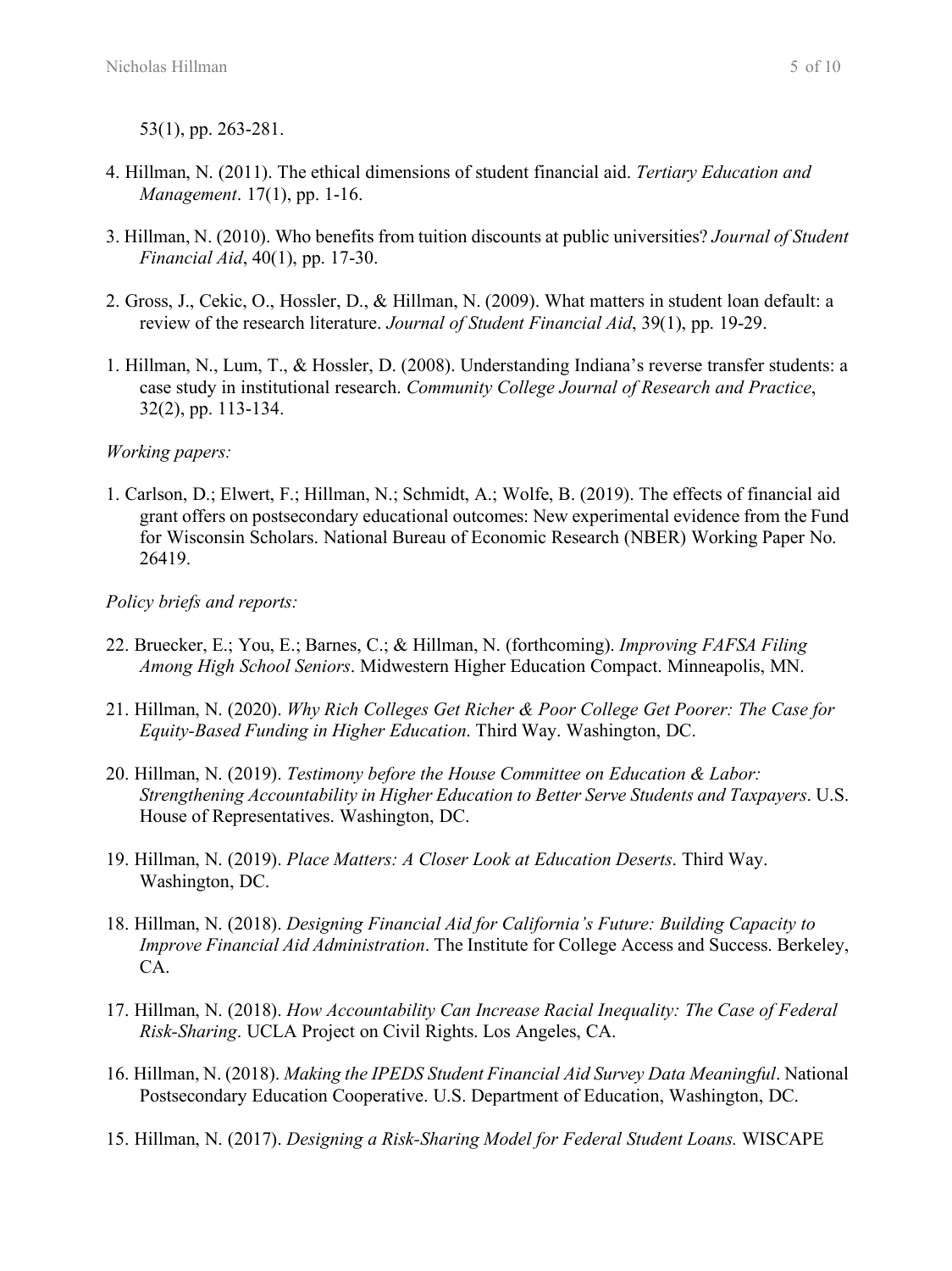White Paper. Madison, WI.

- 14. Hillman, N., Bruecker, E., & Crespin-Trujillo, V. (2016). *FAFSA Filing Rates in Wisconsin*. WISCAPE Policy Brief. Madison, WI.
- 13. Sponsler, B. & Hillman, N. (2016). *Where you live rather than what you know? The problem with education deserts*. Brookings Institution. Washington, DC.
- 12. Flores, S.; Prescott, B.; Hillman, N.; Sponsler, B.; Saenz, V.; Zaback, K.; Paulson, K.; Baker, D.; & Drake, A. (2016). *Translating Research into Policy to Reduce Inequality in State Higher Education Outcomes: Lessons Learned from the ASHE-WICHE Collaborative*. Western Interstate Commission for Higher Education, Boulder, CO.
- 11. Hillman, N. (2016). *Why performance funding doesn't work*. The Century Foundation. Washington, DC.
- 10. Hillman, N. & Weichman, T. (2016). *Education deserts: The continued significance of "place" in the 21st Century*. American Council on Education. Washington, DC.
- 9. Campbell, C. & Hillman, N. (2015). *A closer look at the trillion: borrowing, repayment, and default at Iowa's community colleges.* Association of Community College Trustees. Washington, DC.
- 8. Hillman, N. & Gross, J. (2014). Can Income-Driven Repayment Policies be Efficient, Effective, and Equitable? Lumina Foundation. Indianapolis, IN.
- 7. Hillman, N. (2014). *Designing better ways to regulate colleges with too many students who default on federal loans*. Scholars Strategy Network, Cambridge, MA.
- 6. Hillman, N.; Tandberg, D.; Gross, J. (2014). *The efficacy of vouchers in higher education: the case of Colorado.* WISCAPE Policy Brief. Madison, WI.
- 5. Hillman, N. (2014). *College ratings: what lessons can we learn from other sectors?* National Institute for Learning Outcomes Assessment. Champaign-Urbana, IL.
- 4. Tandberg, D. & Hillman, N. (2013). *State performance funding for higher education: silver bullet or red herring?* WISCAPE Policy Brief. Madison, WI.
- 3. Hillman, N.; Weichman, T.; Gross, J.; Berry, M. (2013). *A primer on income-related student loan repayment in the U.S*. WISCAPE Policy Brief. Madison, WI.
- 2. Hillman, N. (2013). *Shaking up higher education: reflections on President Obama's policy proposals.* WISCAPE Viewpoints. Madison, WI.
- 1. Hillman, N. (2012). *Economic diversity among selective colleges: measuring the enrollment impact of 'no-loan' programs*. Institute for Higher Education Policy. Washington, D.C.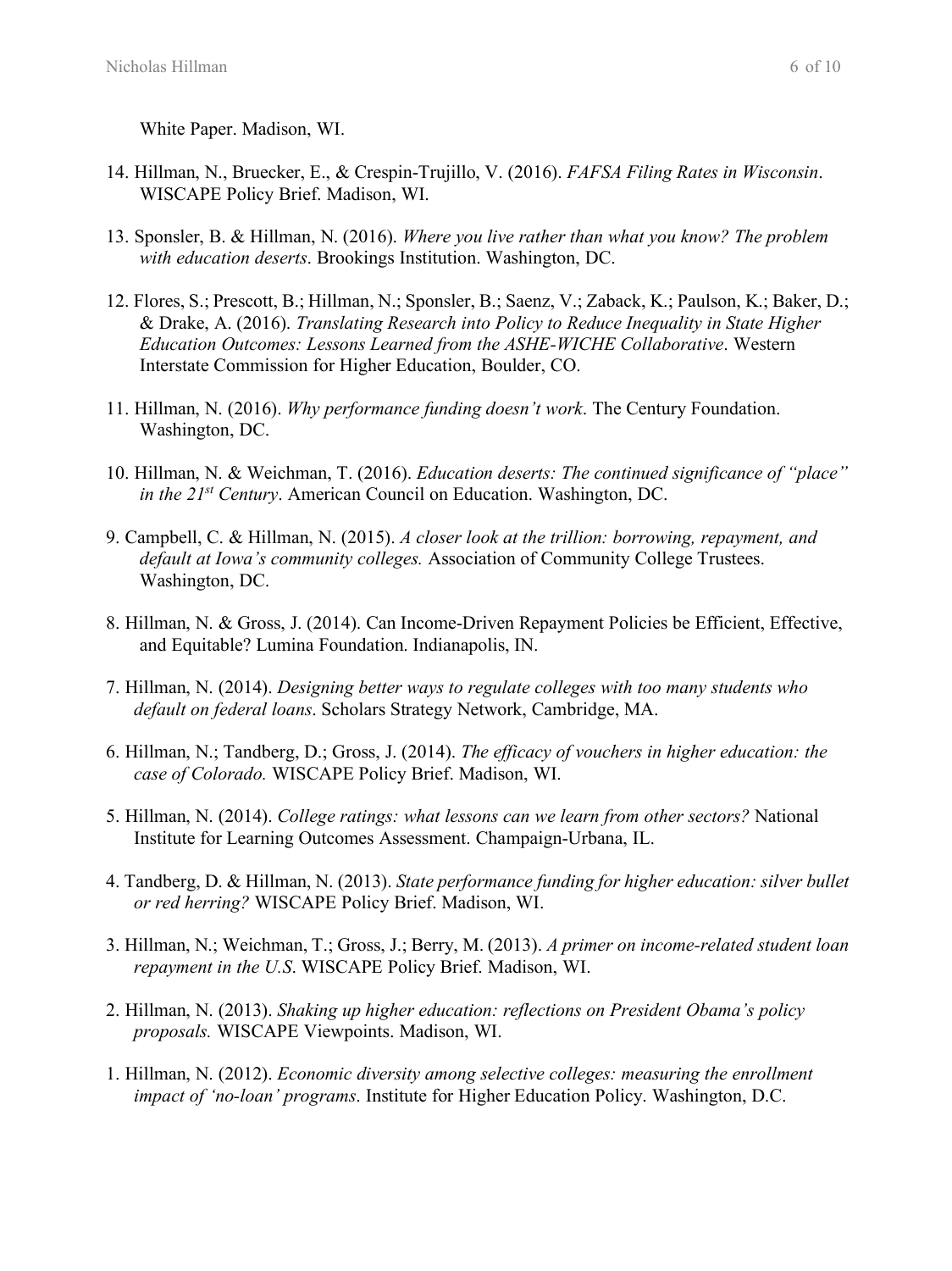## **RESEARCH SUPPORT**

| 2021-2023 | Principal Investigator<br>"Equity and Capacity Building in State Postsecondary Finance Models"<br>Bill & Melinda Gates Foundation. Total Award: \$229,673.                                                                                                                                                                                                    |
|-----------|---------------------------------------------------------------------------------------------------------------------------------------------------------------------------------------------------------------------------------------------------------------------------------------------------------------------------------------------------------------|
| 2020-2027 | Principal Investigator<br>"Evaluating the Wisconsin Teacher Pledge" University of Wisconsin-Madison,<br>School of Education. Total Award: \$1,325,136.                                                                                                                                                                                                        |
| 2020-2022 | Principal Investigator<br>"Evaluating Repayment Rate Proposals for HEA Reauthorization" Arnold<br>Ventures. Total Award: \$199,752.                                                                                                                                                                                                                           |
| 2020-2021 | Principal Investigator<br>"College and Student Success in Rural Communities." Ascendium Education<br>Group. Total Award: \$191,765.                                                                                                                                                                                                                           |
| 2020-2021 | Principal Investigator<br>"Measuring Funding Inequality Among California's Community Colleges.<br>Foundation for California Community Colleges." Foundation for California<br>Community Colleges. Total Award: \$6,250.                                                                                                                                       |
| 2019-2020 | Principal Investigator<br>"Rural colleges and changing demographics of America" Bill & Melinda Gates<br>Foundation (via Sorenson Impact Center). Total Award: \$35,000.                                                                                                                                                                                       |
| 2018-2019 | Principal Investigator<br>"Equity-based funding in higher education" Joyce Foundation. Total Award:<br>\$75,000.                                                                                                                                                                                                                                              |
| 2016-2017 | Principal Investigator<br>"Student loans and federal risk-sharing policy alternatives" Lumina Foundation and<br>Bill & Melinda Gates Foundation (via Center for American Progress). Total Award:<br>\$50,000.                                                                                                                                                 |
| 2015-2016 | Principal Investigator<br>"Two decades of debt: how has the profile of student loan borrowers changed from<br>1992 to 2012?" National Center for Education Statistics, National Science<br>Foundation, National Postsecondary Education Cooperative under the Association<br>for Institutional Research. Total Award: \$40,000. (AIR-NSF Award #: RG15-9327). |
| 2013-2014 | Principal Investigator<br>"Efficiency and fairness in student loan repayment." Lumina Foundation Exploring<br>New Models of Student Financial Support. Co-PI, Jacob Gross, PhD (University of<br>Louisville). Total Award: \$96,000. (Award #8733).                                                                                                           |
| 2011-2012 | Principal Investigator                                                                                                                                                                                                                                                                                                                                        |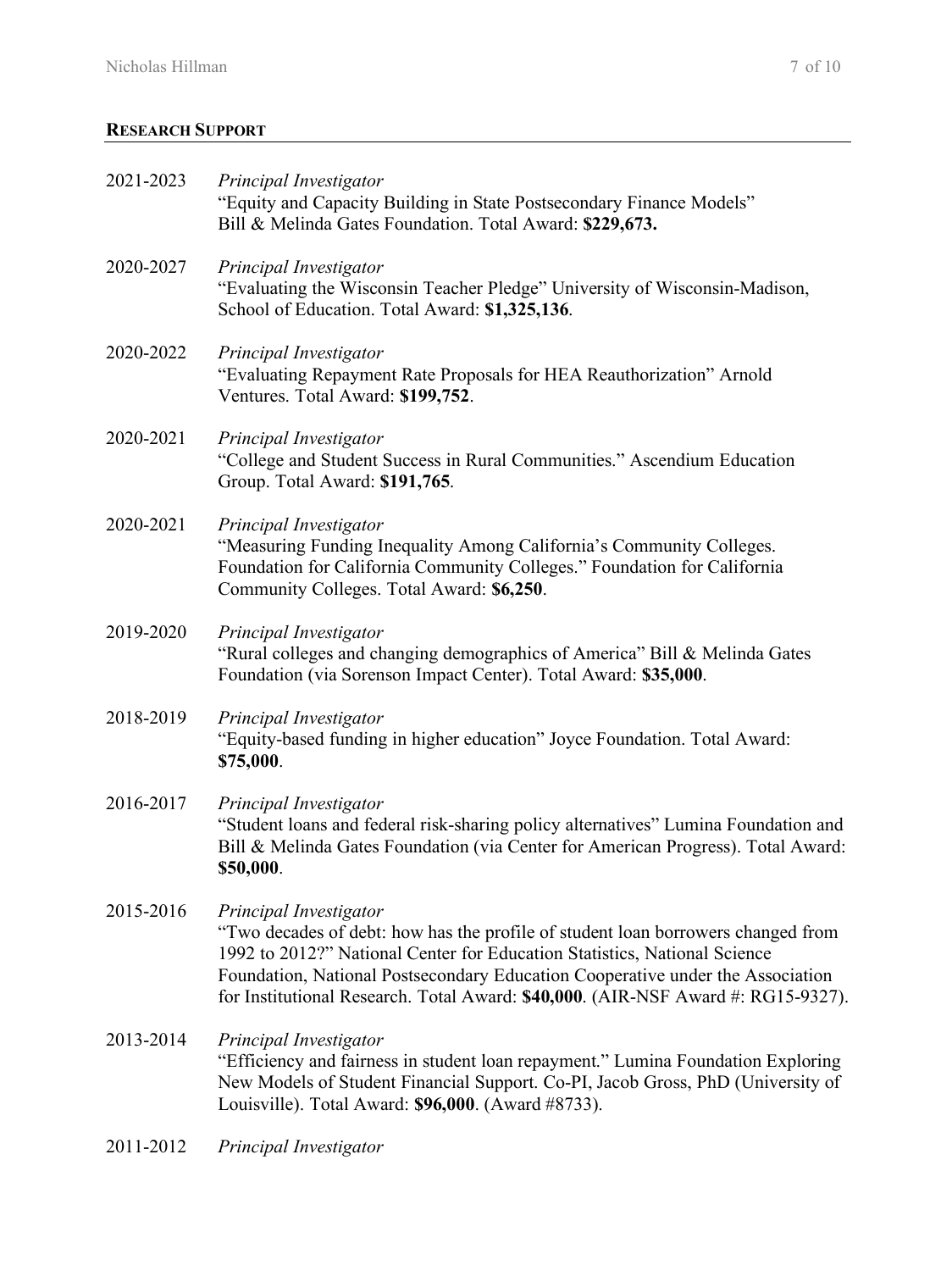"College on credit: student and institutional characteristics associated with student loan default." National Center for Education Statistics, National Science Foundation, National Postsecondary Education Cooperative under the Association for Institutional Research. Total Award: **\$39,100**. (Federal CFDA #: 47.075, AIR-NSF Award #: SRS-0917729).

#### **TEACHING**

- ELPA 940 Applied Policy Analysis in Higher Education
- ELPA 870 Politics of Higher Education
- ELPA 831 Financing Postsecondary Education
- ELPA 822 Introduction to Quantitative Inquiry in Education

#### **HONORS AND AWARDS**

| 2018 | Excellence in Public Policy<br>Council on Public Policy in Higher Education, Association for the Study of<br><b>Higher Education</b> |
|------|--------------------------------------------------------------------------------------------------------------------------------------|
| 2017 | Robert P. Huff Award for Research Excellence<br>National Association of Student Financial Aid Administrators                         |
| 2017 | Teaching Award<br>Educational Leadership & Policy Analysis, University of<br>Wisconsin-Madison                                       |

#### **SERVICE**

*National and State:* 

| 2021-2022 | Member, AERA Palmer O. Johnson Memorial Award Committee                                                                          |
|-----------|----------------------------------------------------------------------------------------------------------------------------------|
| 2021      | Member, Wisconsin Association of Student Financial Aid Administrators<br><b>FAFSA Task Force</b>                                 |
| 2020      | Research Consultant, Wisconsin Governor's Task Force on Student Debt                                                             |
| 2019      | Invited Testimony, U.S. House of Representatives Education & Labor<br>Committee                                                  |
| 2018-2019 | Faculty Expert, University of Wisconsin System Task Force for Advancing<br>Teachers and School Leaders in the State of Wisconsin |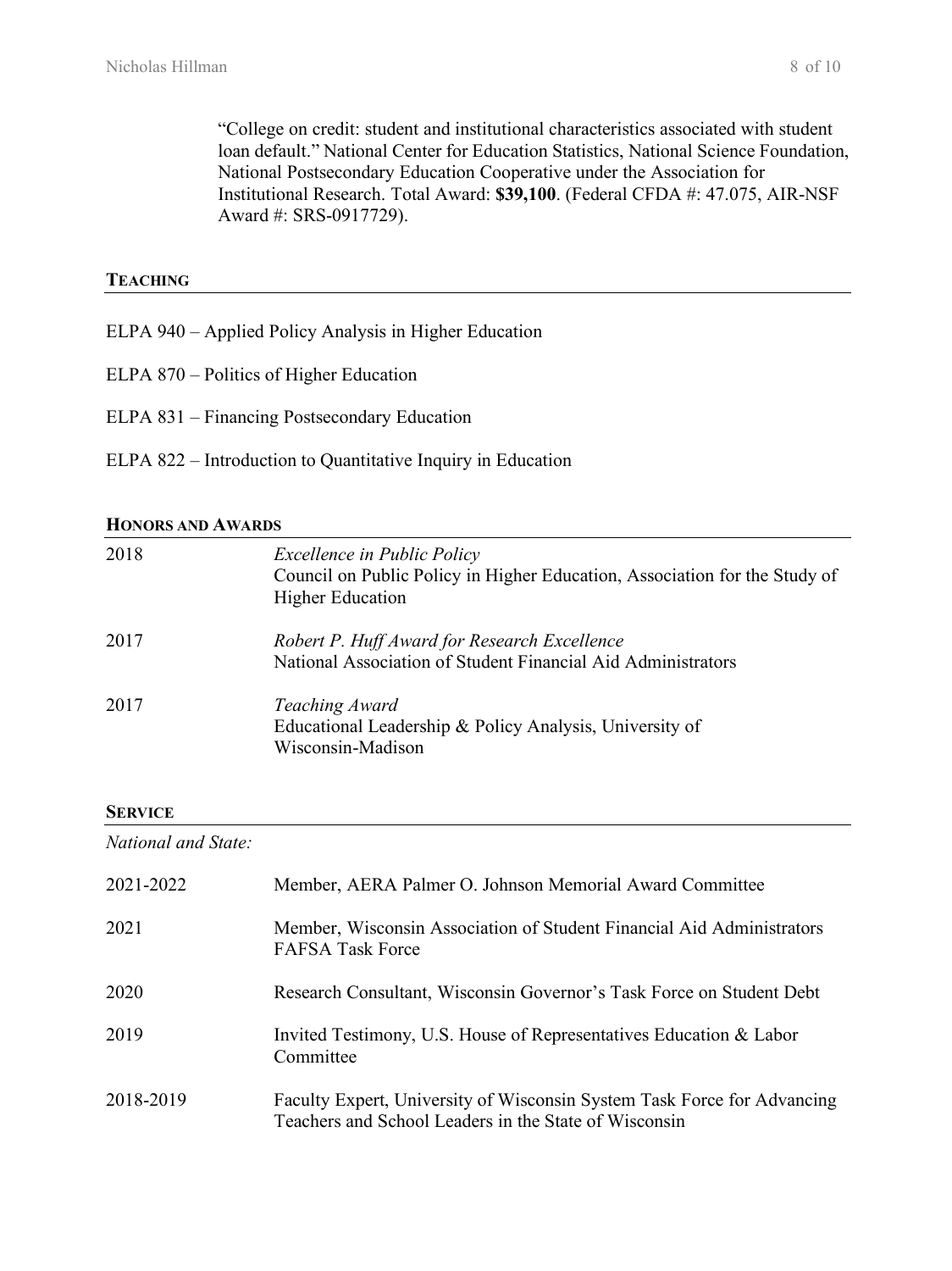## 2017 Invited Testimony, Wisconsin Assembly Committee on Colleges and Universities

## *University & Departmental:*

| 2020-current | Member, ELPA Salary Committee                                                      |
|--------------|------------------------------------------------------------------------------------|
| 2020-current | Member, ELPA Admissions Committee                                                  |
| 2017-current | Member, PROFS Steering Committee                                                   |
| 2021         | Reviewer, OVCRGE's Understanding and Reducing Inequalities Initiative              |
| 2020         | Member, Division of Enrollment Management Pell Pace Group                          |
| 2020         | Member, Search and Screen Committee for Director of Student Financial Aid          |
| 2013-2019    | Member, School of Education Graduate Research Scholars Advisory<br>Committee       |
| 2017-2019    | Co-chair, Committee on Undergraduate Recruitment, Admissions,<br>and Financial Aid |
| 2017-2019    | Chair, ELPA Program Committee                                                      |
| 2017-2019    | Member, School of Education Programs Committee                                     |
| 2017-2018    | Member, Faculty Senate                                                             |
| 2017-2018    | Member, Search and Screen Committee for Director of Admissions and<br>Recruitment  |
| 2016-2017    | Co-chair, Search and Screen Committee for Director of Student Financial Aid        |
| 2016-2018    | Co-chair, Scholars Strategy Network                                                |

# *Journal editorial boards:*

| 2019-current | Associate Editor, Higher Education: Handbook of Theory and Research |
|--------------|---------------------------------------------------------------------|
| 2015-current | Member, Educational Evaluation and Policy Analysis                  |
| 2014-current | Member, Research in Higher Education                                |
| 2013-2020    | Member, American Educational Research Journal                       |
| 2014-2020    | Member, Review of Higher Education                                  |